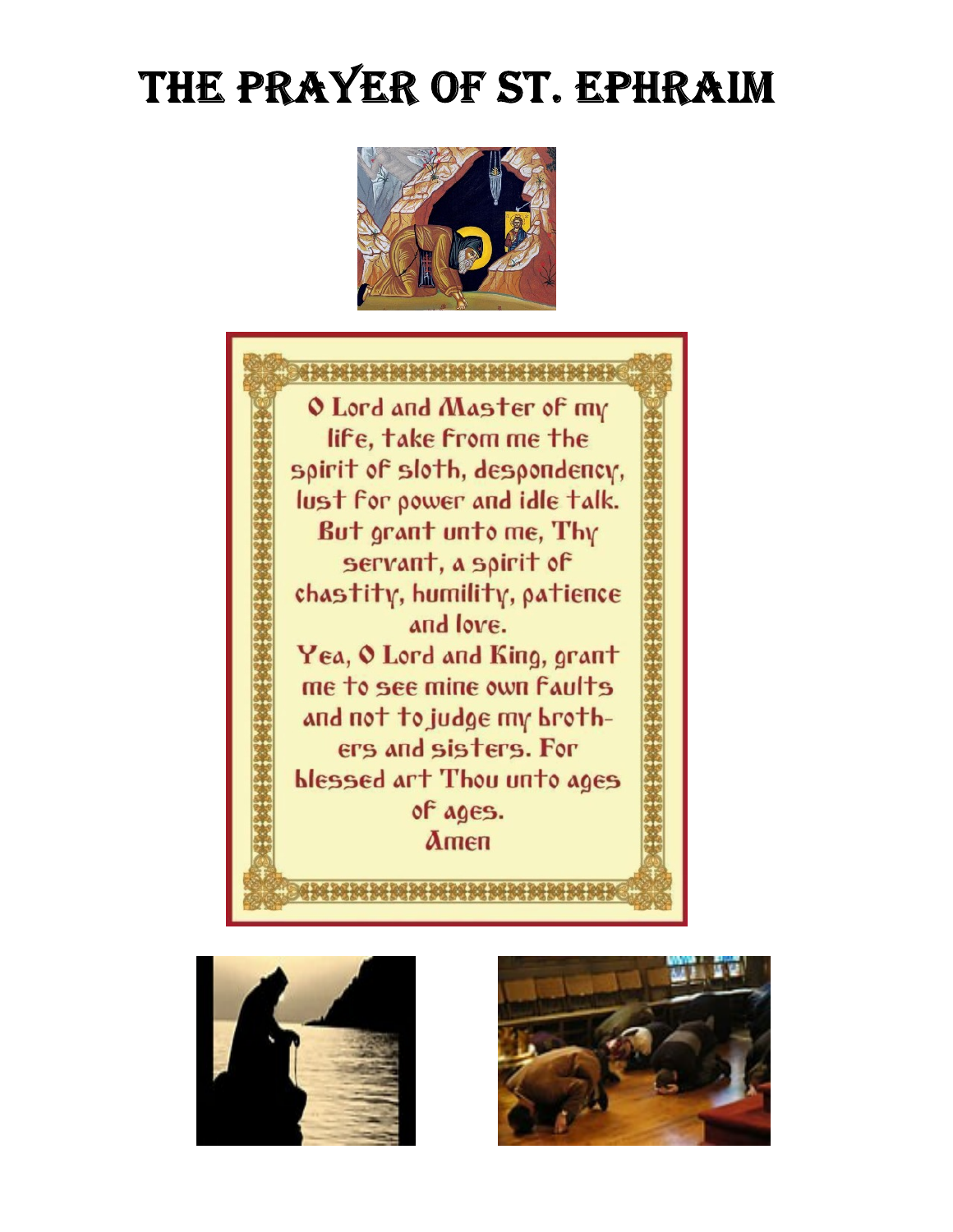

# Holy assumption Orthodox Church

**OCA - Diocese of the Midwest** V. Rev. Archpriest Andrew Bartek, Rector Parish Council President: Ron Royhab



**MARCH Bulletin Sponsor:** *Fr. Andrew in memory of my ordaining Bishop, His Eminence Metropolitan Nicholas*

*Liturgical & Events Schedule*

**Sunday, March 6** 9:10 am: Hours / Divine Liturgy / Potluck Social (No Meat) / Forgiveness Vespers

**Monday, March 7 CLEAN MONDAY** 6:30pm Canon of St Andrew / Confessions

**Tuesday, March 8** 6:30 pm Canon of St Andrew / Confessions

**Wednesday, March 9** 6:30 pm Canon of St Andrew / Confessions

**Thursday, March 10** 6:30 pm Canon of St Andrew / Confessions

**Friday, March 11** 6:00 pm Pre-Sanctified Liturgy

**Saturday, March 12** 4:00 pm Great Vespers / Confessions (Change the clocks ahead 1 hr tonight)

### **Sunday, March 13**

 9:10 am Hours / Divine Liturgy / Social / Vespers for Forgiveness Sunday

## **FEBRUARY / MARCH CHURCH CLEANING SCHEDULE**

Week of March 6: Sandy Week of March 13: Bobbie Week of March 20: Natalie Week of March 27: Basil & Tim



**Note:** If there are services during the week, please vacuum after each service. Thank you for your service!

*110 E Main Street, Marblehead, OH 43440 Rectory 419-798-4591 / Cell 570-212-8747*

# **SUNDAY MARCH 6, 2022**

**Tone: 4 Gospel:** Matthew 6:14-21 / St Matthew 20:1-16 **Epistle:** Romans 13:11-14:4 / Hebrews 12:1-10

**Cheesefare Sunday. Forgiveness Sunday. The Expulsion of Adam from Paradise.** The 42 Martyrs of Ammoria in Phrygia, including: Constantine, Aetitus, Theophilus, Theodore, Melissenus, Callistus, Basoes and others. Mon-Martyrs Cononand his son, Conon, of Iconium. The uncovering of the Precious Cross and the Precious Nails by Empress St Helen in Jerusalem. Ven. Arcadius of Cyprus. The Czestochowa Icon of the Most Holy Theotokos. We also commemorate on this day the 40 Martyrs of Sebaste transferred from March 9<sup>th</sup>.

# **MARCH BULLETIN CANDLE SPONSORS**

**Bulletin: (\$50)** From Fr. Andrew in memory of His Eminence Metropolitan Nicholas **Chandelier: (\$50)** From Fr. Andrew in memory of my Father George on occasion of his birthday **Altar Candles: (\$50)** From Fr. Andrew in memory of my family and friends **Candles on the Tomb: (\$25)** Open

**Eternal Light & Icon Screen: (25)** Open **Candles @ the Cross: (\$15)** From Laura for Birthday blessings to Greg and in memory of Russ **Candles @ St Tikhon's Icon: (\$15)** For the Hlth of Tim & Cami & safety of Nicholas, Tikhon & Gleice **NOTE:** Even though there are no physical candles this month I will still remembered those whom you want to remember during the Divine Liturgy.

*<www.holyassumptionmarblehead.org> info@holyassumptionmarblehead.org*

**PG 2**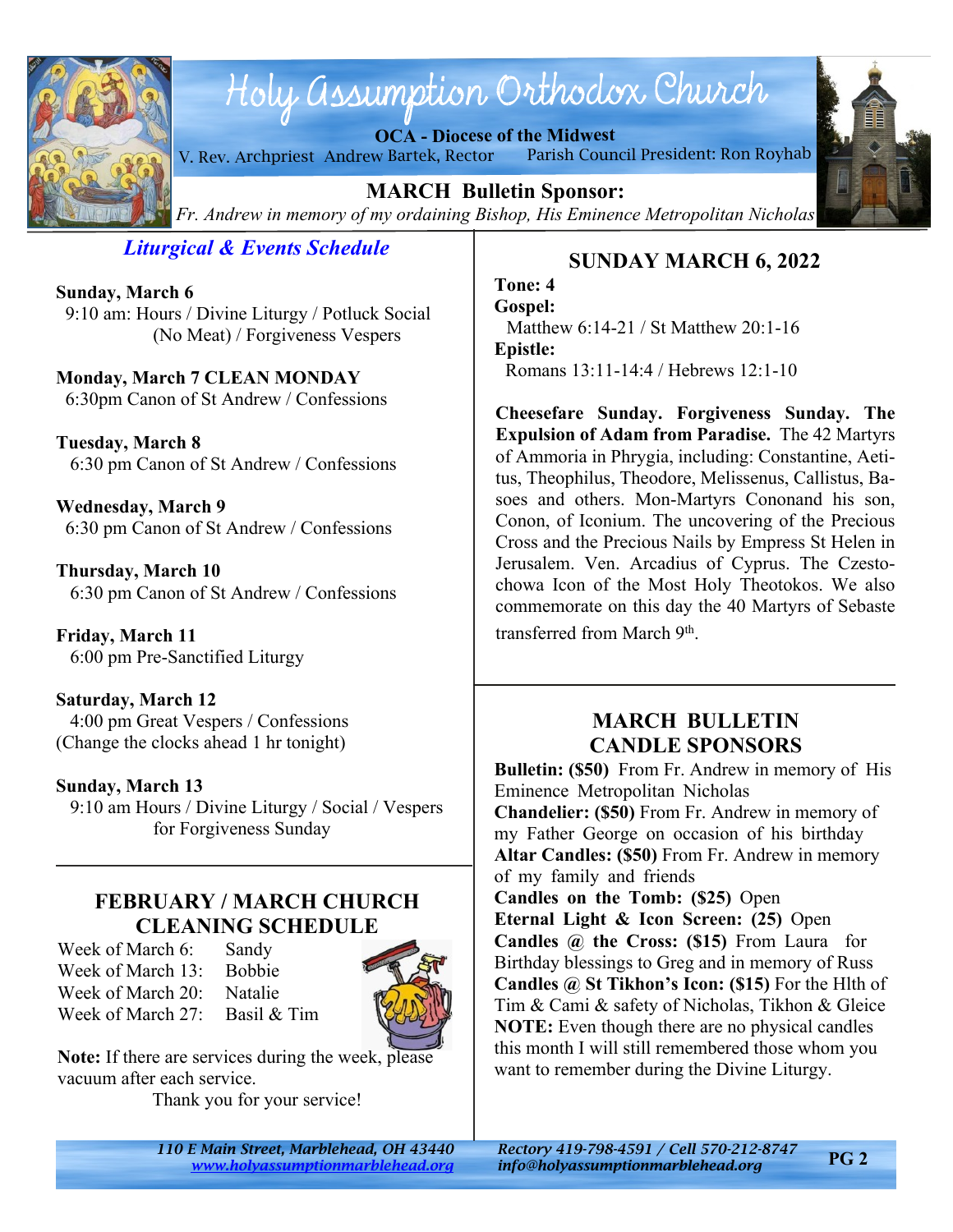## **FEBRUARY: MONTHLY TITHE ONLY Goal Pledged per month: \$5,667 (average of \$1,307 per week)**

**Feb. 6**: \$1,060 **Feb. 13**: \$1,295 **Feb. 20**: Ice Storm Church cancelled **Feb. 27**: \$950 **Total for the Month**: \$3,305

## **FEBRUARY: OTHER INCOME Goal for the month in this category: \$4,000 (Average \$923 a week)**

**Feb. 6:** \$10 Candles; \$125 Vigils; \$200 Holy Day Donations; \$50 Bulletin; \$50 Chandelier; \$25 Candles on the Tomb; \$100 Altar Candles; \$25 Eternal Light; \$15 Candles at the Cross **Feb. 13**: \$75 Candles; \$125 Vigils; \$250 Holy Day Donations; \$15 Candles at the Cross **Feb. 20:** Ice Storm Church Cancelled **Feb. 27**: \$31 Candles; \$40 Vigils; \$250 Holy Day donations; \$50 Chandelier **Total for Month: \$1,436**

## **FEBRUARY: RESTRICTED FUND DONATIONS**

**Jan. 6:** \$100 Food Pantry; \$100 Catastrophic Fund; \$100 St. Herman's House **Feb. 13**: \$25 Support Priest (Jan); \$300 St Vladimir Seminary **Feb. 20**: Ice Storm Church Cancelled

**Feb. 27**: \$50 Food Pantry; \$25 Catastrophic Fund; \$100 Support Priest; \$45 St Vladimir; \$400 Building Restoration

# **40 DAY REMEMBRANCE**

**March 6:** Tom Welch

**March 13**: 2 police officers killed in GA / 3 Firemen from MD / School shooting victims in MN **March 20**: Chris from Bruno's / Captain John Esposito **March 27**: Matushka Carol Ann Janeček

**April 2**: Marguerite Bird

# **FEBRUARY LITURGICAL ATTENDANCE**

**Tuesday, Feb. 1:** 9 attended Vesperal Liturgy **Sunday**, **Feb. 6**: 15 attended Liturgy (1 being a guest) / 11 Communicants / No Vespers **Saturday, Feb. 12**: 7 attended Vespers **Sunday, Feb. 13**: 13 attended (1 being a guest) / 11 Communicants **Sunday, Feb. 20**: Ice Storm Church cancelled **Sunday, Feb. 27**: No Information

# **VIGILS 2/27/22**

Susan Guzy (3) 2/13 Special intentions, 2/20 In loving memory of Linda, Uncle Stan, Uncle Glasil, 2/27 In memory of Marguerite Bird

Sandy Martin(2) In loving memory of my dear sister Marg, miss you already, special intentions

Twarek (3) For the health and recovery of Nancy Sitzler, For the health of Amber, Marguerite, Dottie, Joe Schutt, Jamie, Jim, Stephanie, Ron, Ezra, David, Helen Lis and Tina's dad, Earl, Matt, Tom, Loren, Joe, Sonya, Margi & Joe, Betty, Jackie, MaryAnn & Bob, Chuck, Bohdi, Diane, Stella, Jake, Cheryl and Pat Rentz and Karen, special intentions

Tamera Blackford(2) In memory of Rob

NOTE: Vigils will not be lit until April.

# **BUILDING / RESTORATION FUND**

Our 125<sup>th</sup> Anniversary is coming! Fund Purpose: To collect funds to pay for the restoration, repair and beautification of the building and parish room. This will avoid using general funds which are earmarked for budgetary items.

Please consider contributing generously to the *Building/Restoration Fund*.

# **FOR YOUR PRAYERS**

Diane Tryon 109 Joslyn Street Arcadia, OH 44804

110 E Main Street, Marblehead, OH 43440 Rectory 419-798-4591 / Cell 570-212-8747

*<www.holyassumptionmarblehead.org> info@holyassumptionmarblehead.org*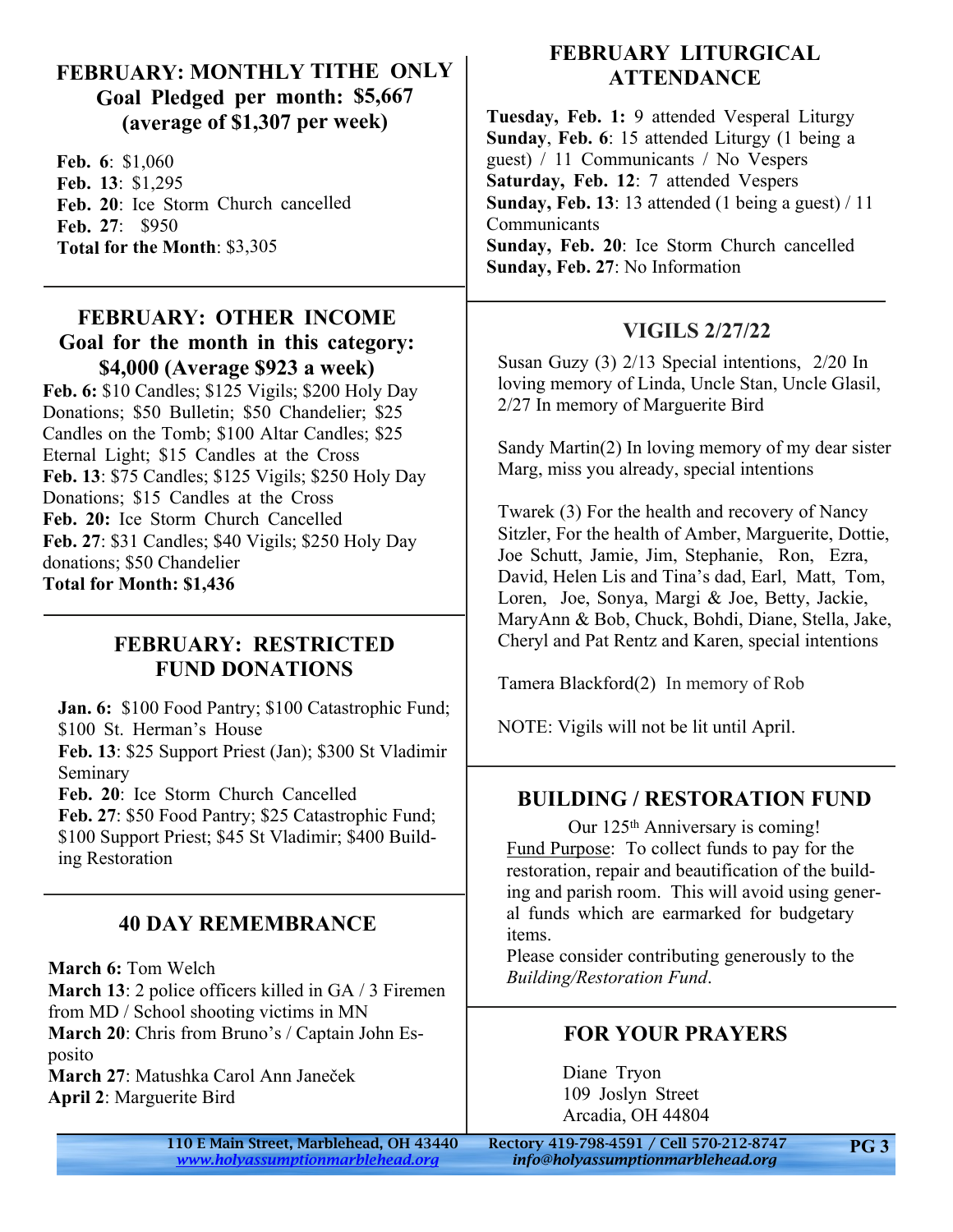#### **Liturgical and Personal Prayers for Ukraine From the Mid-West Diocese**

The Diocese of the Midwest has collected a number of prayers asking for God's mercy in Ukraine and is making them available to the clergy and the faithful. These prayers may be used in the churches of the Midwest and during personal prayer.

His Eminence Archbishop Paul has called the faithful of his diocese to increase prayers during this troubling time.

The diocese has also started collecting funds for those suffering in Ukraine.

Augmented Litany Petitions:

We pray, O Lord our God, for all those who suffer from acts of war, especially for the victims in Ukraine. We pray for Thy peace and Thy mercy in the midst of the great suffering of Thy people. Vouchsafe to accept the prayers of The Church, so that by Thy goodness, peace may return to all peoples; hear us and have mercy. Lord have mercy (3)

We also pray, O Lord our God, to remember and have mercy on our Orthodox brothers and sisters in Russia and Ukraine who are involved in violent conflict. Remove from their midst all hostility, confusion and hatred. Lead everyone along the path of reconciliation and peace, we pray Thee, hear us and have mercy . Lord have mercy (3)

Another Prayer at the Augmented Litany:

DEACON: Let us pray to the Lord.

CHOIR: Lord have mercy.

PRIEST: Lord Jesus Christ our God, look down with Thy merciful eye upon the sorrow and greatly painful cry of Thy children, abiding in the Ukrainian land. Deliver Thy people from civil strife, make to cease the spilling of blood, and turn back the misfortunes set against them. Lead unto sanctuary those bereft of shelter, feed the hungry, comfort those who weep, and unite the divided. Leave not Thine own flock, who abide in sorrows on account of their kinsmen, to diminish, but rather, as Thou art benevolent, give speedy reconciliation. Soften the hearts of the unmerciful and convert them to the knowledge of Thee. Grant peace to Thy Church and to

Her children, that with one heart and one mouth we may glorify Thee, our Lord and Saviour, unto the ages of ages.

CHOIR: Amen.

[To be inserted after the petition for the departed]

Again we pray for those who have lost their lives because of the war in Ukraine: that the Lord our God may look upon them with mercy, and give them rest where there is neither sickness, or sorrow, but life everlasting.

[To be inserted after the petition for the living]

Again we pray for mercy, life, peace, health, salvation, for those who are suffering, wounded, grieving, or displaced because of the war in Ukraine.

Again we pray for a cessation of the hostilities against Ukraine, and that reconciliation and peace will flourish there, we pray thee, hearken and have mercy.

After the Prayer at the Ambo:

O Lord Jesus Christ our God, bulwark destroying enmity, Who hast granted true peace to Thy people, Who hast called peacemakers the sons of God! We pray unto Thee: bless those who seek after true peace and do labor for its sake. Do Thou enlighten the minds and hearts of all who embark upon this path of God-pleasing peace. Make wise those in power, and strengthen the will of the rulers of our people; enlighten their minds that with wisdom, discernment, and great care they might labor for the creation of this longed-for peace. By the grace of Thine All-Holy Spirit, do Thou grant that peace might be worked in all people, not only on our lips, but in very deed; that orphans and widows might be comforted, that they might no longer weep, but rejoice, beholding this awaited peace. Soften the hearts of the embittered, and grant that they might in meekness seek after harmony and love. Bless all men, teaching them to fathom and fulfill Thy will for the salvation, love, peace, and unity of all men. Send down Thy Heavenly blessing upon our Ukrainian land, upon the authorities, the armed forces, and all its people, through the intercessions of Thy Most Blessed Mother and all Thy saints. For Thou art the King of Peace, and Thy peace is without end, and to Thee do we send up glory, thanksgiving, and worship, with Thine Unoriginate Father, and Thine All-Holy, Good, and Life-creating Spirit, both now and ever and unto the ages of ages. Amen. **Con't Next Pg**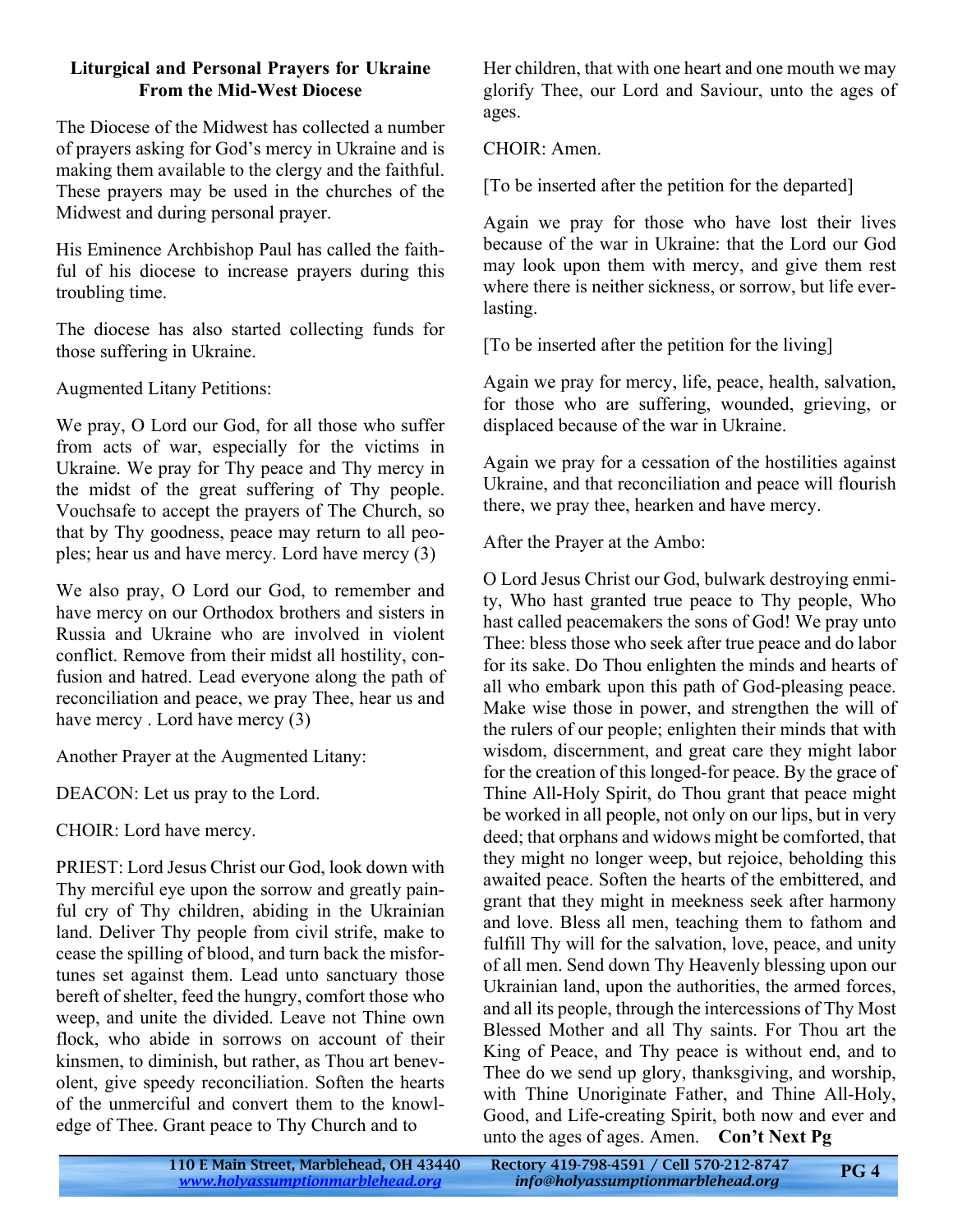#### *Prayers con't from Previous Page*

Personal Devotion:

O Master, Almighty, Lord of great mercies, receive our prayer on bended knee and our humble tears, which we bring before thy Holy Altar in these days of poverty and sorrow for thy people. Accept the intercession of all the saints of our Ukrainian land, whom we now call upon for help and intercession, so that the light of thy love, manifested on thy Cross, would enlighten every person suffering in this world, in the darkness of enmity and iniquity.

Accept the intercession of the Holy and Blessed Prince Vladimir, the baptizer and enlightener of our land; receive the prayer of the Holy Passionbearers Boris and Gleb, who have taught us never to raise our hands against our brother: receive the intercession of thy saints Anthony and Theodosius and with them all the venerable monks and nuns, who by tears of repentance made their souls whiter than snow: accept the heroic struggles of the New Martyrs and Confessors, who through their suffering have preserved our saving faith in thee; accept the petitions of all the saints of thy Church, who have sanctified our Ukrainian land with their labors. Most of all, accept the prayerful Protection of thy Most-pure Mother, Our Lady Theotokos and Ever-Virgin Mary, for by her shameless intercession, thy people have many times been delivered from all enmity and internecine strife.

Hear us, O God our Savior, and be merciful, merciful, O Master, unto all the suffering and burdened, and forgive us our debts, teaching us to forgive those who are debtors, and now low thine anger with thy mercy, pacifying all sedition and discord in our land, for thou alone art good and the Lover of Mankind, and unto thee do we send glory to the Father and the Son and the Holy Spirit, now and ever and unto ages of ages. Amen.

#### **DOM to Raise Funds for those Suffering in Ukraine**

With the blessing of His Eminence Archbishop Paul, the Diocese of the Midwest will be collecting donations to benefit the suffering people of Ukraine.

Parishes and individuals can submit donations through the diocesan website with the description "Relief for Ukraine" or by mailing in a check to the Chancery:

Diocese of the Midwest

5037 W 83rd St

Burbank, IL 60459

MEMO: Relief for Ukraine

Additionally, the Polish Orthodox Church is also collecting funds for refugees through this site: DONATE. The most recent count numbers 29,000 refugees in Poland.

Contact: communications@domoca.org, with any questions.

#### **Statement from His Eminence Archbishop Paul on Ukraine**

Dear Brothers and Sisters in Christ,

With great sorrow in my heart, I write to you regarding the tragic sufferings of the people of Ukraine. Many innocent people are being placed in harm's way and have great fear for the safety of themselves and their loved ones.

I offer my brotherly support and prayers to His Beatitude Metropolitan Onufriy and echo his call to "intensified penitential prayer for Ukraine, for our army, and our people, and I entreat you to lay aside mutual strife and misunderstandings and unite in love for God and our motherland."

I call on the clergy and the faithful of this diocese to increase their prayer and repentance, especially in the light of Great Lent, and to remember all those affected by this tragic conflict

May God's mercy, peace, and love rule us all.

+PAUL ARCHBISHOP OF CHICAGO AND THE MIDWEST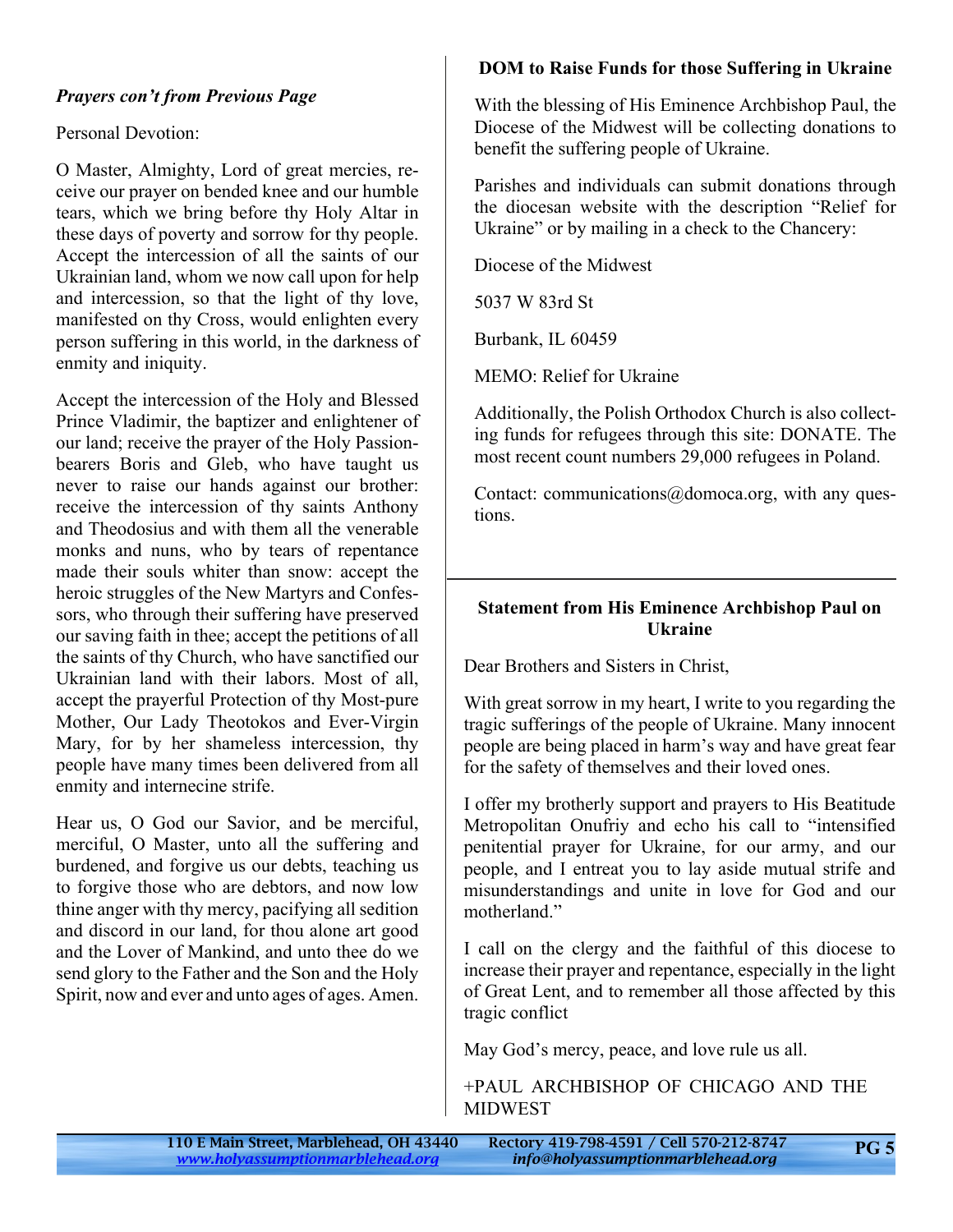## **PRAYER LIST- UPDATED MARCH 3**

**HIERARCH'S / CLERGY: His Beatitude, Metropolitan Herman; Archbishop Paul; Archbishop Benjamin from San Fransico; John Duranko** (Father's home pastor)**; James Gleason** (Father's Spiritual Father)**; Moses Berry; Gregory Grivna; Emilian Hutnyan; Joseph Von Klarr; Michael Kuzara; John Zabinko / Deacon Paul Gansle, Deacon Peter Rentsch, Deacon Michael Wison / Sub-deacon Wylie Meath**

**MATUSHKII: Pani Patricia Duranko; Susan Dank; Virgina Lecko; Maura McCarntey; Roberta Spengler; Margaret Zabinko**

**PARISHIONERS & THEIR FAMILIES: James Bargdill (**Schutt); **John Beadle** (Elchisco); **Maryann Cook** (Twarek); **Michael Glovinsky; Heidi Golob; Shirley Gresh (**Glovinsky); **Joseph Habegger** (Kovach); **Charisse** (Hileman); **Betty Kovach**; **David LaValle** (Fr); **Helen Lis**; **David Mazurik; Child Stella Miller** (Elchisco); **Nancy Naiser** (Royhab); **Pat Rentz; Earl Rindfleisch**; **Helen Jean Rofkar (**Elchisco); **Joe Rose; Sonya Rose; Ron Royhab; Maryann Royhab; Stephanie Royhab; Joe Schutt; Dacia Snider** (Hileman); **Diane Tryon; Greg Tyron; Tom Twarek; Child Bodhi (**Cassell); **Kathryn Tryon & her unborn child**

**OTHER REQUESTS: Mary Dank** (ABL); **Layne Demkosy** (Fr); **Paul Demkosky** (Fr.); **Marge Dziama; Child Ezra; Baby Finn** (Cassell); **Zoe Finley** (ABL);; **Ruthe Flewelling**; **Ben Franklin** (Kovach); **Dorothy Goldman (**Twarek); **Donald Gresh** (Glovinsky);**Andrea Joy** (Kovach); **Ann Marie Krynock** (Timko); **Maria** (ABL); **Jake Lipstraw** (Twarek); **Mark Ludvik** (Guzy); **Mark Masica (**Kovach); **Pauline Meath** (Fr)**; Karen Muzyka (**fr); **Noah** (ABL); **Jamie Philpot** (Twarek);**William Romanchak** (Fr); **Sandy Scafaria** (Hileman); **Nancy Sitzler** (Twarek) **Loren Welch** (Fr); **Tanya Wolfe** (Fr.); **Chuck Wiedenhoft (**Twarek); **Sara** (Jake)**; Chris Quotap (**Fr); **Zoland Zile** (Fr.); **Molly and her unborn child**

**MILITARY: Alex, Nathan Brown, Craig Cassell, Cory Deaton , Jake Ellithorpe, Jordan Fulton, Alena Grabavoy, Nicholas & Tikhon, Cory Deaton, Alex Zarnow**

**CAPTIVES: Metropolitan Paul (Orthodox Archdiocese of Aleppo), Archbishop John Syriac Archdiocese of Aleppo, The UN & IOCC humanitarian aid workers in & around Syria; Those suffering persecution in Iraq, Syria, Israel, Egypt, Ukraine and throughout the world**



**NOTE: ABL (Archbishop's request) / Please let Fr. Andrew know who can come off the list or be put on.**



#### **Metropolitan Tikhon attends annual ROEA Clergy Confertreat**

At the invitation of His Eminence Archbishop Nathaniel of Detroit and the Romanian Episcopate, on Monday, February 21, His Beatitude Metropolitan Tikhon travelled to Scottsdale, AZ to participate at the annual ROEA Clergy Confertreat. Along with His Eminence, welcoming His Beatitude to Arizona was His Grace Bishop Andrei of Cleveland and Auxiliary to the Romanian Orthodox Episcopate of America.

His Beatitude was the keynote speaker at the retreat and spoke on the topic of priestly vocation over three different sessions.

Other speakers at the conference were Dr. Daniel Hinshaw and Ms. Hollie Benton from the Orthodox Christian Leadership Initiative.

In attendance for part of the retreat was also His Grace Bishop Daniel of Santa Rosa and Auxiliary to the Diocese of the West.

Besides the profitable talks offered by the three speakers, the over 30 clergy attending the retreat enjoyed time of prayer and fellowship.

Traveling to Arizona with Metropolitan Tikhon was Priest Alessandro Margheritino, Secretary of the Orthodox Church in America.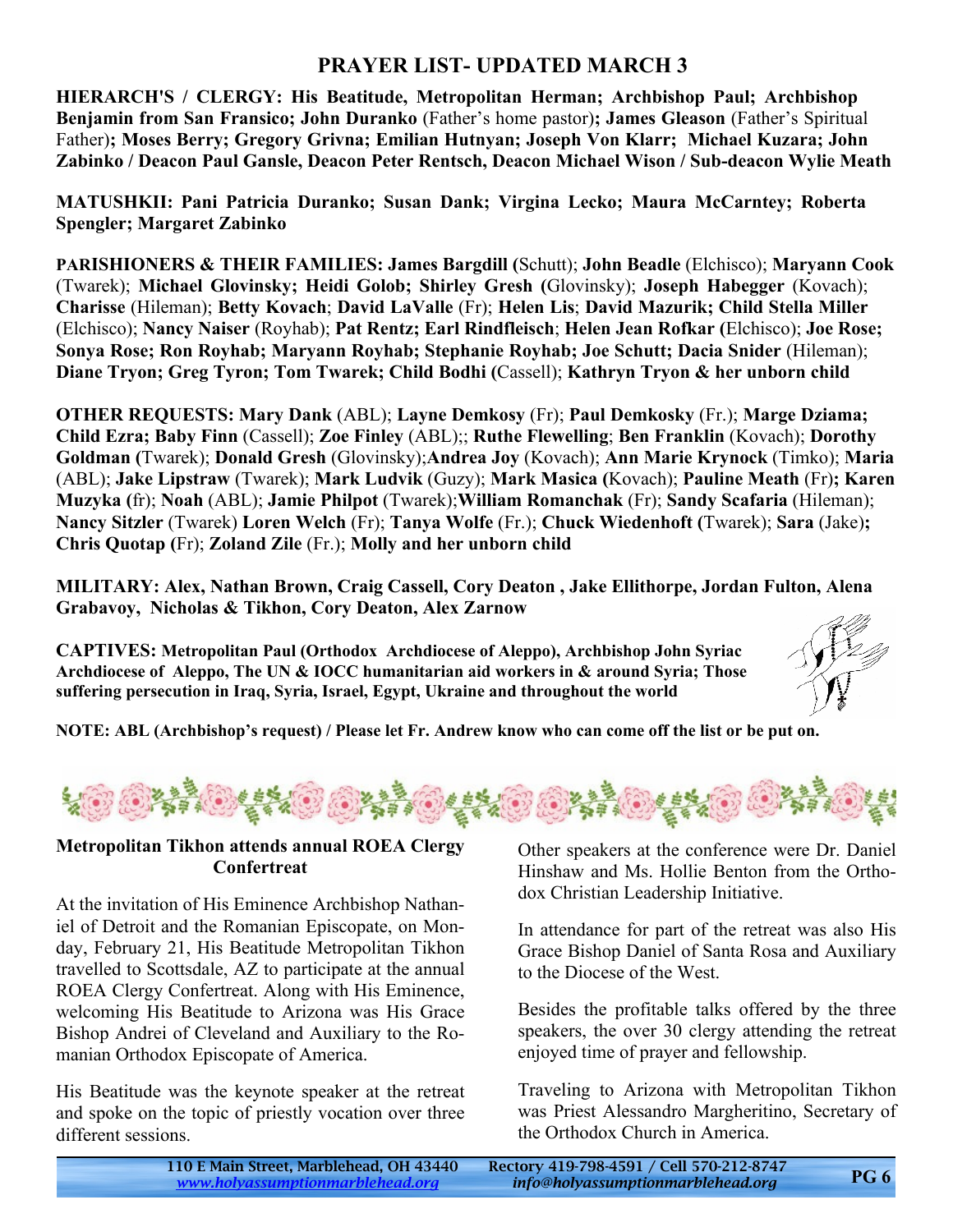| <b>MARCH Celebrations</b>    |                                                                                                                         |                                                                                                                             |
|------------------------------|-------------------------------------------------------------------------------------------------------------------------|-----------------------------------------------------------------------------------------------------------------------------|
| <b>ANNIVERSARIES</b>         | <b>BIRTHDAYS</b>                                                                                                        |                                                                                                                             |
| 24- Chris & Lindsay Lariccia | 1-Marilynn Calzone<br>2- Lori Batura<br>3- Tony Monastra<br>7- Tamera Blackford<br>8- Rachel Adamcio<br>8- Ruth Sheller | 20- Luke Welch<br>20- Lydia Welch<br>21- Brooklyn Lariccia<br>22- Ariana Holmes<br>23- Mason Monschein<br>26- Rachel Sumner |
|                              | 11- Jason Monschein<br>16- Paul Bojan<br>16- Claudia Zile                                                               | 30- Bobbie Royhab<br>30- Fred Cassell<br>31- Greg Mazur                                                                     |

#### **His Beatitude Metropolitan Tikhon Awards the St Innocent Award to Archpriest Joseph Gallick**

On Sunday, February 20, 2022, His Beatitude Metropolitan Tikhon presided at the celebration of the Divine Liturgy at Holy Annunciation Orthodox Church in Natick, MA on the occasion of the retirement of Archpriest Joseph Gallick.

On the Sunday of the Prodigal Son, His Beatitude gave the sermon during the Divine Liturgy where he remarked that "we are all prodigals who, in one way or another, have wasted the great gifts that our Lord has given us" but reminded us that "if we, like the prodigal son, come to our senses, if we offer sincere and humble repentance which is reflected in the life that we lead, then we will partake of the banquet of immortality, we will truly be united with Christ, and he will continue to offer us his precious Body and Blood."

After the service, Father Joseph was awarded the Order of Saint Innocent, Silver Class, for over fifty years of pastoral ministry, service to the Office of Military Chaplains of the Orthodox Church in America and the United States Armed Forces and Veterans organizations, and over two decades of service to Holy Annunciation Orthodox Church.

May God grant Father Joseph and Prifteresha Nancy many years in their retirement!

## **READERS**

| Sunday, March 6                               | Tim                                           |
|-----------------------------------------------|-----------------------------------------------|
| Friday, March 11                              | Ron $(1st)$ & Tim $(2nd)$                     |
| Sunday, March 13                              | Ron                                           |
|                                               | Wednesday, March 16 Ron $(1st)$ & Tim $(2nd)$ |
| Sunday, March 20                              | Tim                                           |
| Wednesday, March 23 Ron $(1st)$ & Tim $2nd$ ) |                                               |
| Sunday, March 27                              | Ron                                           |

# MARCH Reposed

| 1- George Danchisen (2018)        | 23- Eva Pondillo (2001)           |
|-----------------------------------|-----------------------------------|
| $3$ - Anna Stoyka (2018)          | 23 - Ella Mazurik (1985)          |
| $\vert$ 4- Andrew Mazur (2001)    | 23- Francis Mitchell (2008)       |
| $6$ - Frank Guzy (2002)           | 23 - Barbara Ann Wasylenko (2017) |
| 8 - Mat. Sonya Tutko (2021)       | 25- Pani Janette Moriak (1997)    |
| 11 - Ella Mazur (1918)            | 25- David Chikerotis (2019)       |
| 13- Metropolitan Nicholas (2011)  | 29- Todd Pollack (2019)           |
| 13 - Richard Michael Benya (1983) | 29- Carolyn Woodward (2000)       |
| 13- George Malchisky Sr (1980)    | 30- John Rofkar (2019)            |
| 17 - Frank Holodnak (1961)        | Michael Elchisko (1909)           |
| 21 - Tai Whitham                  | Helen Millie (1910)               |
|                                   | George Danchisen (1912)           |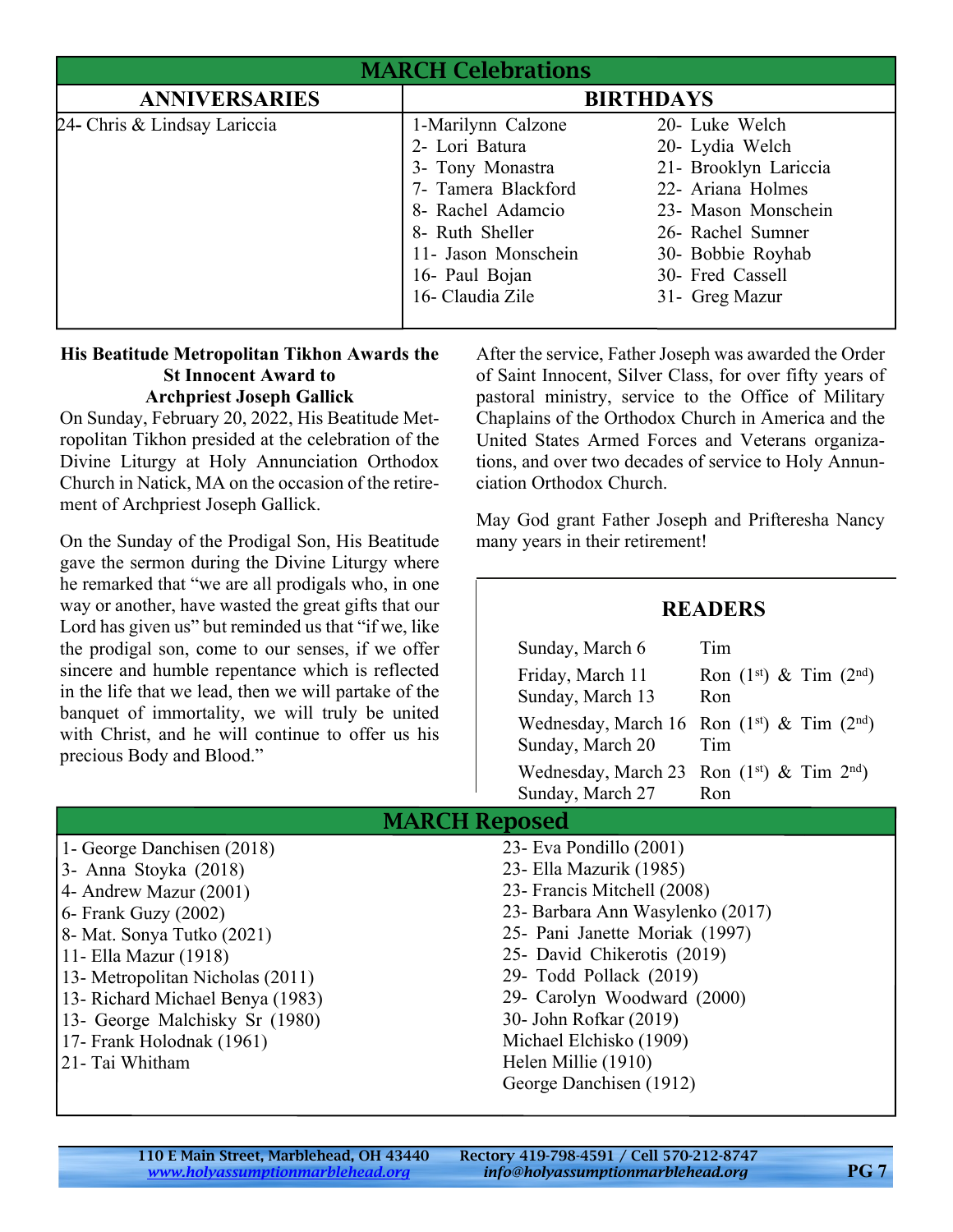### **Mission Team: Part II – Monastery Workday**

MARSHFIELD, MO [DOM] – The Diocesan Monastery, Holy Resurrection Monastery, is scheduling another work week to further the beautification of the grounds later this Spring.

St Luke Orthodox Church in Palos Hills, IL, is leading another effort to bring teams down to help with the work of this monastery starting May 2 until May 7. Some of the tasks include:

Construction outside, Painting on the basement level, Preparing/staining stairs & deck, Landscaping (weeding, pruning, creating new garden beds, etc.),

In addition to these participating in services and various tasks, volunteers will be offer a retreat by Mother Alexandra, the Monastery Abbas.

To assist with this important effort please contact michaelynsloan@gmail.com. Those who are unable to attend are welcome to send donations to help with supplies.

Holy Resurrection Orthodox Monastery Mother Alexandra 224 Hospitality Road Niangua, MO 65713 / 417-943-2070

Email: hrmnuns@gmail.com

Holy Resurrection Monastery was established by Archbishop Paul in November of 2020. The monastery serves as a spiritual center and source of prayer within the diocese.

# **TOTAL FINANCES FOR FEBRUARY & YTD**

Feb.

| Income:<br>Expenses:<br>TOTAL: | \$3,420<br>\$5,766<br>$-$ \$2,346 |
|--------------------------------|-----------------------------------|
|                                | <b>YTD</b>                        |
| Income:                        | \$10,300                          |
| Expenses:                      | \$17,700                          |
| <b>TOTAL:</b>                  | $-$7,400$                         |

## **His Beatitude Metropolitan Tikhon Makes Urgent Financial Appeal for Ukrainian Refugee Relief**

Dear beloved children in the Lord,

It is with profound pain and sorrow that we see the situation unfolding in Ukraine. The invasion of Russian troops has already caused death and destruction in many areas of the country and, as the battle progresses, the human cost continues to rise. It is heartbreaking to see the images of destroyed buildings, homes, and traffic jams as refugees flee the cities for their safety.

As Orthodox Christians we are expected to help those who are suffering and give comfort to the afflicted. The Apostle James asks us "If a brother or sister is ill-clad and in lack of daily food, and one of you says to them, 'Go in peace, be warmed and filled,' without giving them the things needed for the body, what does it profit?" (Jas. 2:16). We cannot turn a blind eye to the material needs of our suffering brothers and sisters in Christ.

Therefore, I am making a special appeal for donations from the individual parishioners of the Orthodox Church in America from February 28th through March 7th. These donations will be collected by the Orthodox Church in America and sent on to ELEOS, the humanitarian agency of the Polish Orthodox Church, and registered with the Polish government, who is dealing directly with the unfolding refugee crisis and needs support as soon as possible. Donations will go towards refugee relief, their housing, and meeting basic needs.

This collaboration is being done with the blessing of His Beatitude Metropolitan Sawa of the Polish Orthodox Church. The Orthodox Church in America and the Polish Orthodox Church have long historical ties and these ties have enabled this collaboration to come together so quickly. Donations can be made at oca.org/relief.

Furthermore, I again ask that fervent prayers be made for a swift end to this senseless violence. As we approach the beginning of Lent, we will soon hear the words of the Psalmist at the Presanctified Liturgy: "Behold, how good and pleasant it is when brothers dwell in unity. It is like the precious oil upon the head running down upon the beard, the beard of Aaron, running down on the collar of his robes. *Con't Next Pg*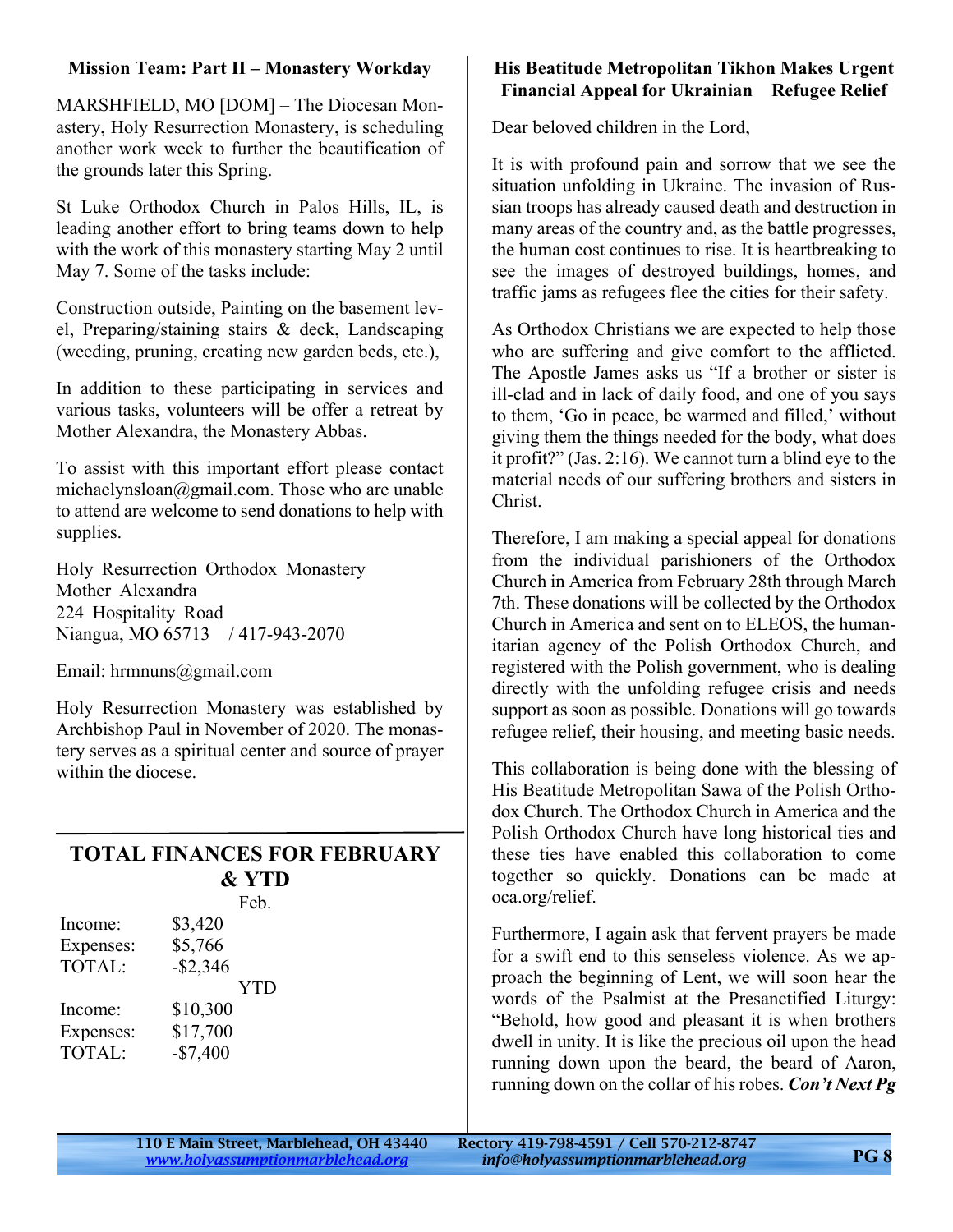## *Met. Tikhon Appeal from previous page*

It is like the dew of Hermon which falls on the mountains of Zion. For the Lord has commanded the blessing, life for evermore!" (Ps. 132). I pray that we, and all Orthodox Christians around the world, aspire to live according to these words.

Sincerely yours in Christ, +Tikhon Archbishop of Washington Metropolitan of All America and Canada

#### **Statement on war in Ukraine by His Beatitude Metropolitan Tikhon**

Dearly beloved children in the Lord,

In light of the distressing developments in Ukraine affecting millions of innocent people in the region, I wholeheartedly urge you to pray for peace and the well-being of our brothers and sisters who are enduring this tragic moment.

I ask that the hostilities be ceased immediately and that President Putin put an end to the military operations. As Orthodox Christians, we condemn violence and aggression.

I offer my support and prayers to my brother and concelebrant, His Beatitude Metropolitan Onufriy, who has the most difficult task of leading his beloved flock in this time of pain and anxiety. I also assure my prayers to the other religious leaders serving in Ukraine who have the delicate task of leading their communities in these difficult times.

To our beloved Ukrainian brothers and sisters, as well to all of you who are certainly troubled and concerned about these recent developments, I offer the words that the Lord Himself offers to us through His Psalmist: "The Lord will give strength to His people; The Lord will bless His people with peace (Ps 29:11)."

May we fervently offer our petition to our Lord and Savior Jesus Christ to have mercy on us "for the peace of the whole world, for the welfare of the holy churches of God, and for the union of all."

Yours in Christ,

+Tikhon

Archbishop of Washington

Metropolitan of All America and Canada

[To be inserted after the petition for the departed]

Again we pray for those who have lost their lives because of the war in Ukraine: that the Lord our God may look upon them with mercy, and give them rest where there is neither sickness, or sorrow, but life everlasting.

[To be inserted after the petition for the living]

Again we pray for mercy, life, peace, health, salvation, for those who are suffering, wounded, grieving, or displaced because of the war in Ukraine.

Again we pray for a cessation of the hostilities against Ukraine, and that reconciliation and peace will flourish there, we pray thee, hearken and have mercy.

### **Homily on the Sunday of the Prodigal Son By His Beatitude Metropolitan Tikhon**

In the Name of the Father, and of the Son and of the Holy Spirit.

Today, my beloved children in the Lord, we have heard the beautiful parable of the Prodigal Son, a parable which the Holy Fathers have called a "miniature Gospel." Now, all the parables of Christ could certainly be seen as miniature Gospels, but this one in particular stands out because it both reveals God's great love for us, and shows us how we can truly share in this love. The parable begins in the following manner:

A certain man had two sons: And the younger of them said to his father, Father, give me the portion of goods that falleth to me. And he divided unto them his living.

We might ask: Why does the Father so quickly give in to the younger son's request? Should he not have tried to correct him? To preach to him about the proper disposition of his portion of the inheritance? Instead, the father is silent: he does not protest, not does he try to express his love in words. *Con't Next Pg*